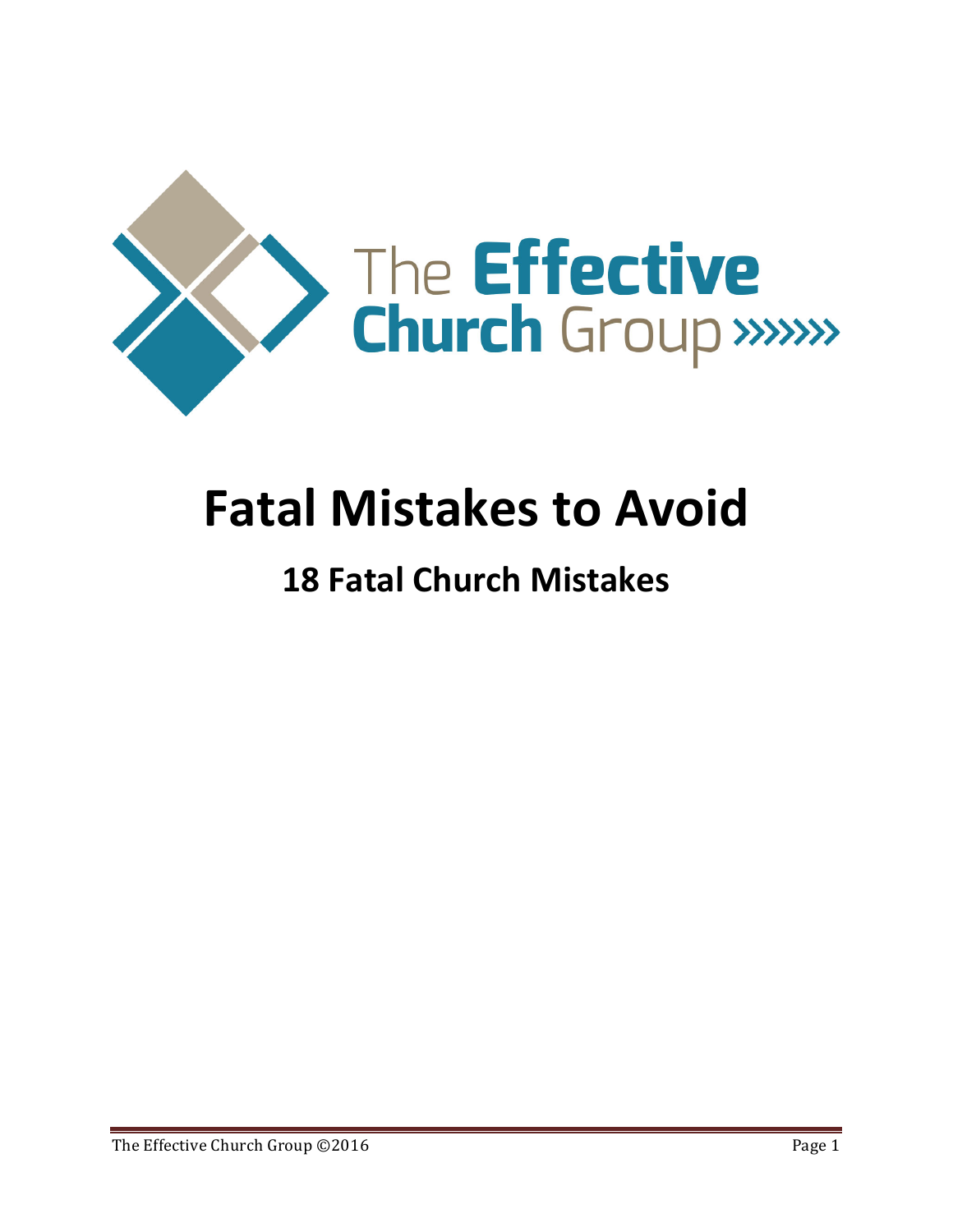At The Effective Church Group, we look for trends rather than isolated events. So when we see fatal mistakes happening over and over again, we make note of it and try to evaluate it in light of one priority: Does it enhance or hinder the Great Commission, "Go therefore and make disciples of all nations . . ." (Matthew 28:19), and the Great Commandment, "I give you a new commandment, that you love one another. Just as I have loved you, you also should love one another" (John 13:34).

Over our more than thirty years of consulting with more than forty denominations has allowed us to see some common tactical mistakes made by church leaders. Usually these mistakes are hallmarks of declining congregations. So if your church is declining, and you are doing any of the following, it will be in your best interest to change your tactics.

This e-booklet contains a list of these fatal trends we see being made by churches. If you've made any of these, don't panic there is time to correct them and begin growing your church again. And keep in mind – everyone makes mistakes. Making mistakes often leads to new innovations. However, if we can avoid common mistakes others have made, we're ahead of the game. That's why we created this workbook: In the hopes that you can avoid these common mistakes.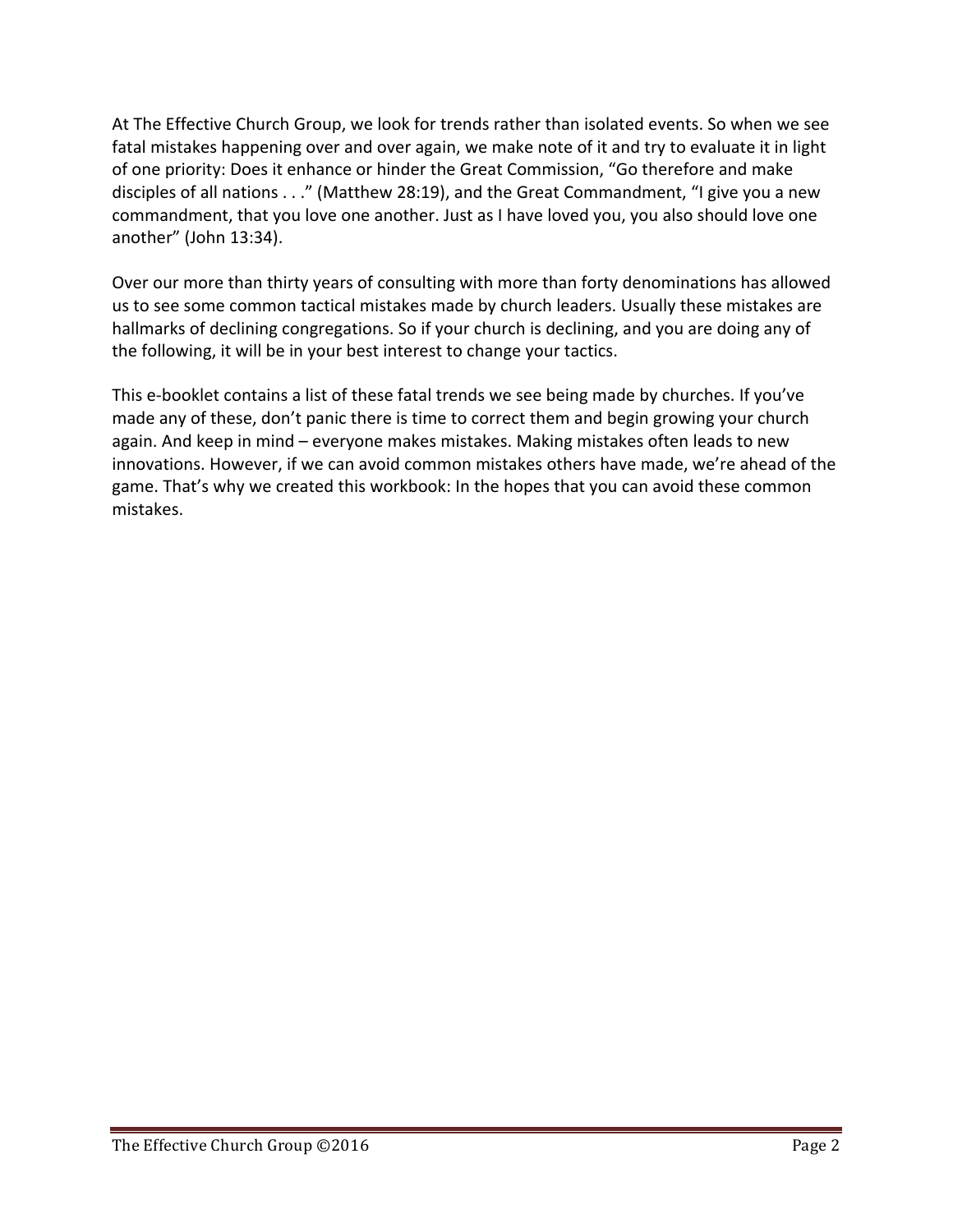#### **Fatal Mistakes Churches Make**

#### Failure Number One: Undervaluing the Great Commission and Great Commandment

We're convinced that the greatest need of the church today is to rediscover and implement these two concerns, which form the central legacy left by our Lord and are confirmed throughout both Testaments. We've watched literally thousands of congregations and have worked in hundreds, and one truth stands out: The culturally relevant and biblically sound congregations are the most likely to reach the most people with the gospel.

Unfortunately, most churches begin to lose their passion for these two concerns in as early as the first five years of life. The average U.S. congregation today is riddled with conflict and oppression from a handful of controllers. In addition, congregations worry more about whether or not everyone knows each other than whether or not they carry out the two great concerns of our Lord. Most of the 360,000 churches in the U.S. seldom evidence love for one another and for the stranger. What pastors hear the most from their people is "But pastor, before we go after more new members, shouldn't we take better care of our members?" One only has to look at how most churches spend their money and what most congregations expect of their pastors to know that most churches do not follow our Lord's wishes. No wonder 85 percent of U.S. congregations are either on a plateau or dying.

#### **Failure Number Two: Not Developing Biblical Leadership**

Ask most of the 85 percent of the plateaued or dying congregations to name their spiritual giants, and see the response. They will often tell you about their faithful leaders who have led them over the years. But when asked what they mean by "faithful," they clearly mean attending church and taking care of the congregation's institutional needs. They define *leadership* as going to meetings and running the church. If you look at the roster of leaders and the expectations for them, they clearly are to spend the majority of their time "at church" with other churched people. Seldom do you see leaders assigned to reach the unchurched. Is this really what our Lord had in mind?

We've found two reasons for this failure to develop biblical leaders. First, most of our ineffective congregations are designed and led by a democratic process. Instead of choosing their leaders through prayer and discernment based on people's character and demonstrated faith, they hold a popularity vote in which some people lose and some people win to pick their leaders. You don't find any form of democratic process in any of the New Testament congregations or writings.

Second, because of the democratic process, 80–85 percent of our congregations rarely set requirements for leadership. Anyone who can garner enough votes through any method possible, including intimidation, can be a leader.

As a result, over the years, the level of commitment among most of our leaders has produced very few spiritual giants. I can hear some of you weeping as I write. You know what we're saying is true. It's time our churches set some requirements for leadership. Everyone should be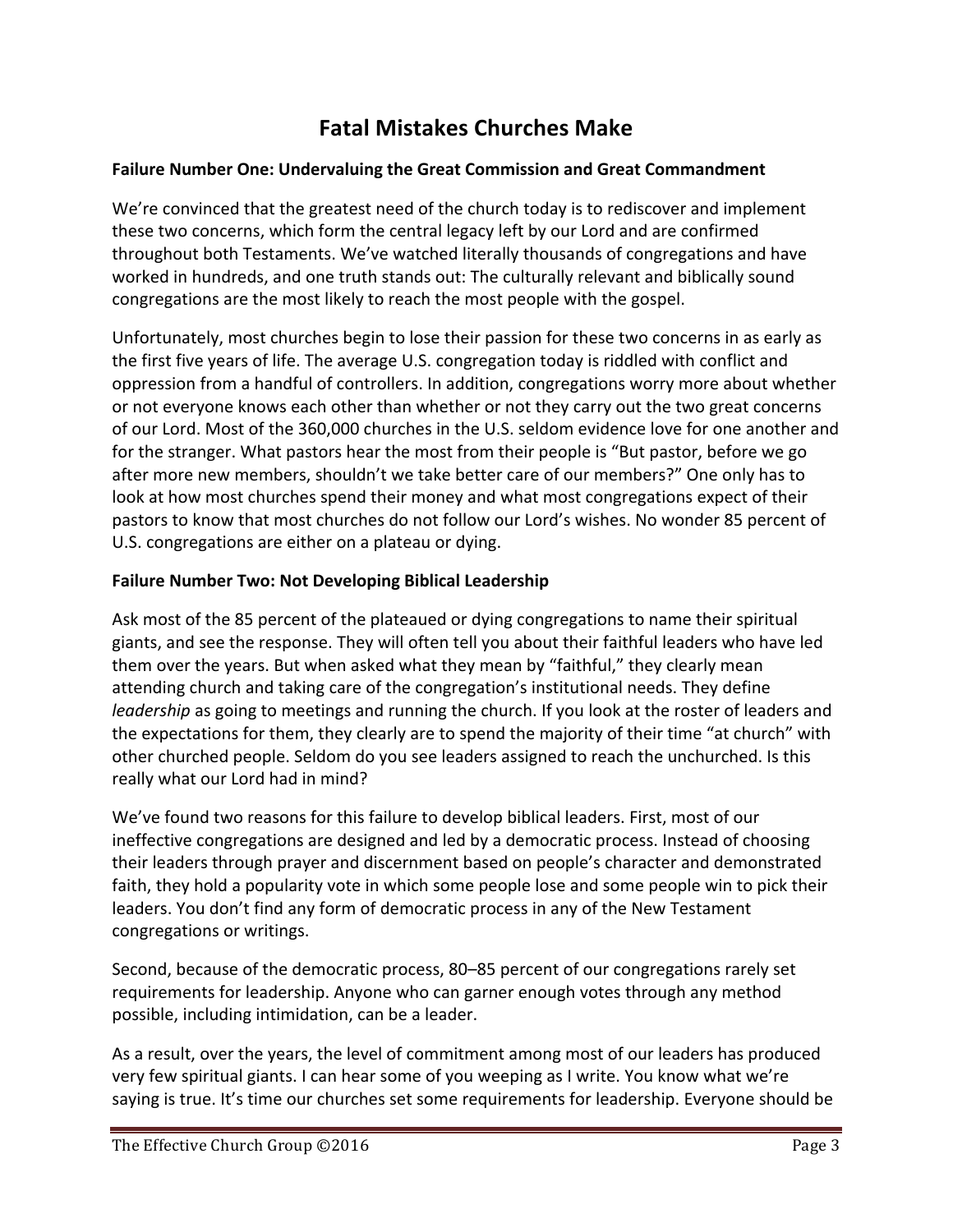welcome in our congregations just as they are, but to become a leader is another matter. The higher we raise the leadership bar, the more spiritual giants our congregations will have.

What are the *positive* requirements for leadership that we're seeing? To be a thither, a member or leader of a small group, a leader of a ministry that requires a team whose members (and leader) are accountable to one another, as well as to attend monthly leadership training, to participate in daily devotion and prayer, and to attend one or more leadership training events each year. Amazingly, requiring any combination of three or more of the above usually excludes the troublemakers from any form of leadership. This frees up the congregation to move forward into newer and more relevant ministries.

What requirements do you set for those who are leading the church?

For more information on making disciples see *Disciple Making Leaders* in the Church Growth Toolkit. If you're ready to join the community of members who have already taken advantage of our Church Growth Toolkit, you can join here: http://bit.ly/GrowthTools.

#### **Failure Number Three: Allowing Sunday School to Determine Worship Times**

For most of the last two hundred years, Sunday school has provided the backbone for many congregations. For most of those years, it produced some deeply spiritual lay people. But over the last thirty years, Sunday school has simply not produced the depth of leadership it once did. In many thriving congregations, even many new Southern Baptist churches, a weekday teaching opportunity led by one of the more gifted teachers or small groups of one kind or another are replacing Sunday school. Bill Easum first talked about this in his book *Dancing With Dinosaurs* (Nashville: Abingdon, 1995).

However, in spite of the dwindling number of people who attend, as well as the lack of fruit that Sunday school seems to be producing in most places, congregations still allow Sunday school to set the worship schedule. This is most evident when traditional churches attempt to become "two track" congregations and begin what they call a "contemporary" worship service. Instead of putting the new service at the prime time of 11:00 or 9:30 a.m., they put it at 8:00 or 8:30 because the normal time for Sunday school in the U.S. is 9:30. The "sacred cow" of Sunday school, which seldom more than one-third of the worshipers attend, determines the schedule. When the early worship service designed to reach the unchurched doesn't work, the establishment says, "See, I told you it wouldn't work," and the project gets scrapped. When will we learn? If you want to reach the unchurched with a different form of worship, don't schedule it at a time that is too early for even your most faithful crowd to attend. This is just another example of how shallow our pool of spiritual leaders is today.

#### **Mistake Number Four: Focusing on the Bad and Ignoring the Good**

We're convinced that most churches can have ten miracles and one bad thing happen in their church, but when the members get together they will only talk about the one bad thing. They spend all of their time passing a new policy to ensure that the one bad thing will never happen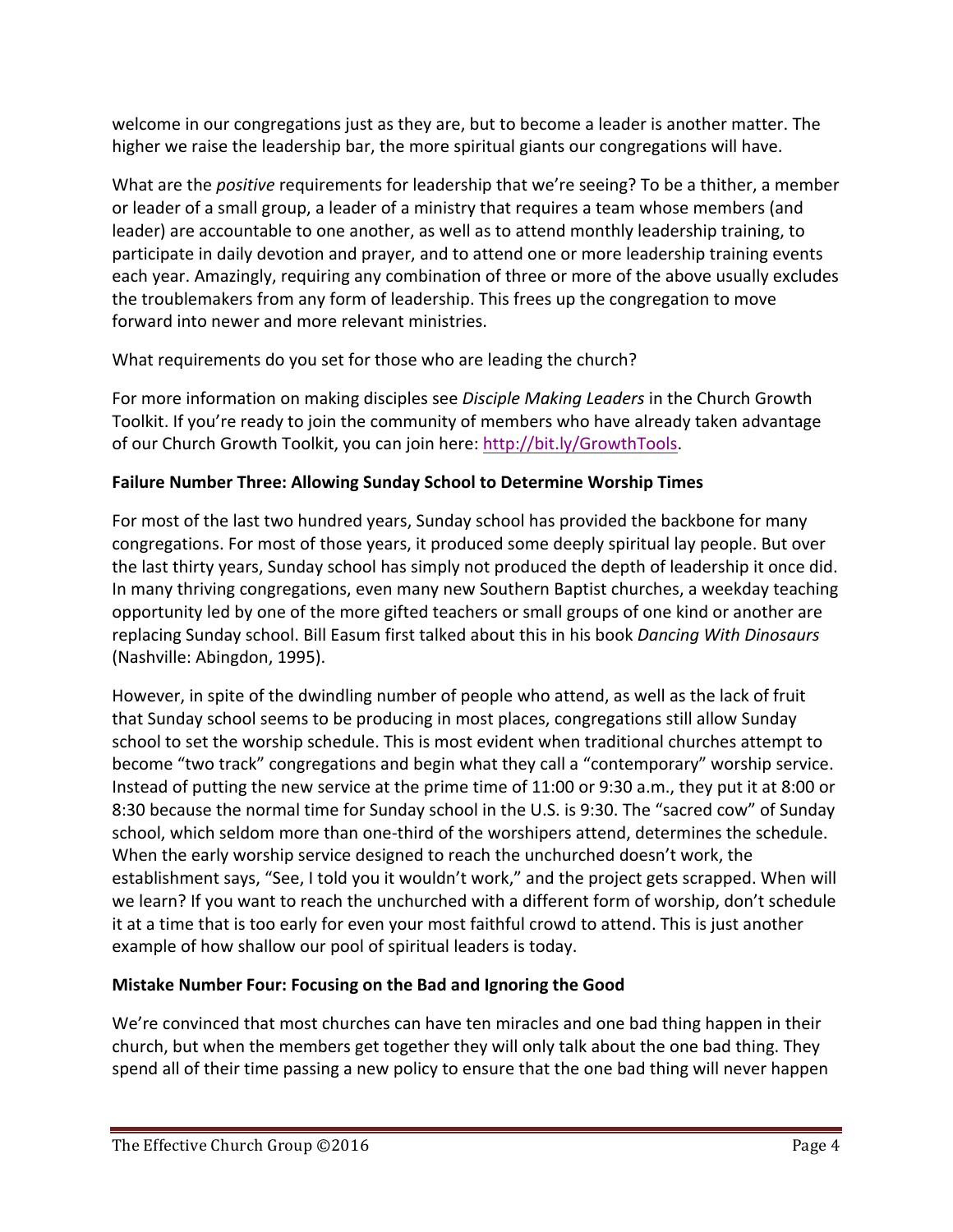again, instead of celebrating the ten miracles of God. What you should do is focus on the positive things that are happening.

And remember, "They" never exist. When someone tells you "everyone" is upset and "they" are threatening to leave if something doesn't change, just remember you are probably looking at "they."

Bill Easum remembers a time he walked into a staff meeting and everyone was buzzing. When he asked why, the staff said everyone was upset with him. So he asked the staff to write out the names of the people they had heard from and have the secretary count up the names. The total of names came to three. They had all been hearing from the same three people. "They" meant three people not most of the congregation.

#### **Mistake Number Five: Failure to Combine Evangelism and Social Justice Into the Fabric of the Church.**

The entire debate between traditional and emergent churches stems from this failure. Any form of reductionism truncates the gospel. To say one is more important than the other is to discredit the words of Jesus found in the Great Commandment and the Great Commission. Social justice and evangelism are simply two sides of the same coin. One without the other is vain, stupid, and downright useless.

The Dream Center in Los Angeles is one of the best examples I know of embedding social justice into the fabric of the church. The pastor, Matthew Barnett, used to be Assembly of God and is now a Four Square Gospel pastor, which means personal evangelism is high on his priority list. However, every week hundreds of thousands of dollars worth of food and medical supplies is sent out by the church and its hundreds of volunteers from all over the world.

#### **Mistake Number Six: Making a Long String of Announcements at the Beginning of The Worship Service.**

Making a long string of announcements at the beginning of worship service is one of the most damaging things a church can do to worship. It's like tuning into the beginning of a sitcom only to find all of the commercials loaded up front before anything else happens. Surely you have noticed that most of the good TV programs begin with a short segment designed to catch your attention and then go to a commercial. Today, young adults will start surfing the TV if a program begins with commercials. The same is true with worship  $-$  young adults tune out the moment you begin worship with announcements. Instead, begin worship with a rousing piece of music that says "Something great is going to happen here today." If you have to do announcements, don't lead off with them. Please.

#### **Mistake Number Seven: Not Acknowledging the Importance of the Automobile.**

Most churches do not monitor their parking nor do they take it into account when they expand. They forget it's not 1950. In 1950 people were fortunate to have one car and those who didn't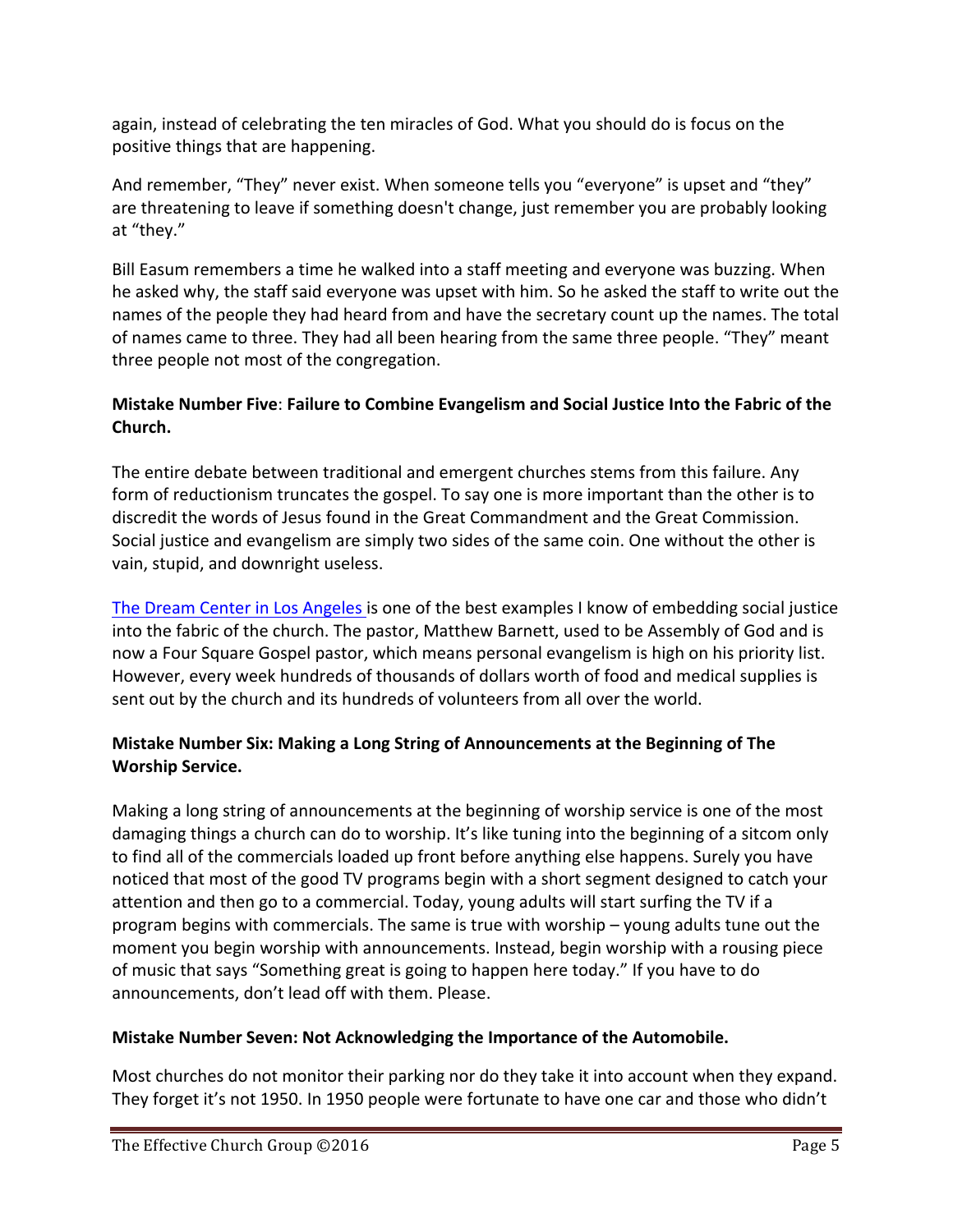walked or took the bus to church. Today, few people walk to church, fewer ride the bus, and many families come to church in two or three cars. You would do well to have someone in the parking lot at least four times in a row during the quarter monitoring the number of parking spaces open at the peak hour.

Next time you drive by a mall on a normal day notice how many empty parking spaces there are. Then drive by the Friday after Thanksgiving or the day before Christmas. Is there an empty parking space to be found? Businesses plan their parking lot to accommodate those two days. Isn't the message of the gospel more important than selling wares?

#### **Mistake Number Eight: Renting Facilities to Outside Groups When the Church Should Be** Using These Facilities to Do Ministry in the Name Of Jesus Christ.

Churches should their facilities for ministry instead of renting them out. The most common mistake is the preschool or day care that pays rent to a church. All this does is take up space that could be used by the church and encourage churches to rely on rent rather than tithing. It is debilitating to rely on rent to survive. If you are renting space out, find ways to stop. It might have worked in the 1950s but it doesn't today.

#### **Mistake Number Nine: Putting Most of the Focus On the Members to the Exclusion of the** Least, Last, and Lost.

Our examination of hundreds of job descriptions for pastors, staff, and laity reveals that nine out of ten require pastors to spend more than 90 percent of their time working within the membership and seldom even mention evangelism. Church leaders seem more concerned with taking care of the members, including reactivating inactives, than with reaching the unchurched or pre-Christian. This inward focus robs a church of its spiritual power because God's church exists for people who it has not yet reached with the gospel.

Laity, you must resist making your pastor spend all of his or her time on you. You must free up your pastor to spend time with the unchurched.

#### **Mistake Number Ten: Planning for a Summer Slump.**

Nine out of ten dying or plateaued churches we've consulted with shut down their choir and reduce their schedules in the summer even though summer is a major time for reaching new people moving into the area. Often they even change the times of worship and never mention it to the public. Such actions send a negative signal to everyone. If something is not important enough to our Christian development to keep open in the summer, perhaps it's not really that important the rest of the year. Shutting down in the summer translates into diminished commitment of time, energy, and money, makes it harder to start up in the fall, and does not provide summer visitors a complete experience.

Churches that make disciples are twelve-month a year churches. They plan for a summer hump by: 1) having the adult choirs sing or bands play all summer; 2) not combining or changing worship hours; 3) in some areas adding worship services during the summer, such as an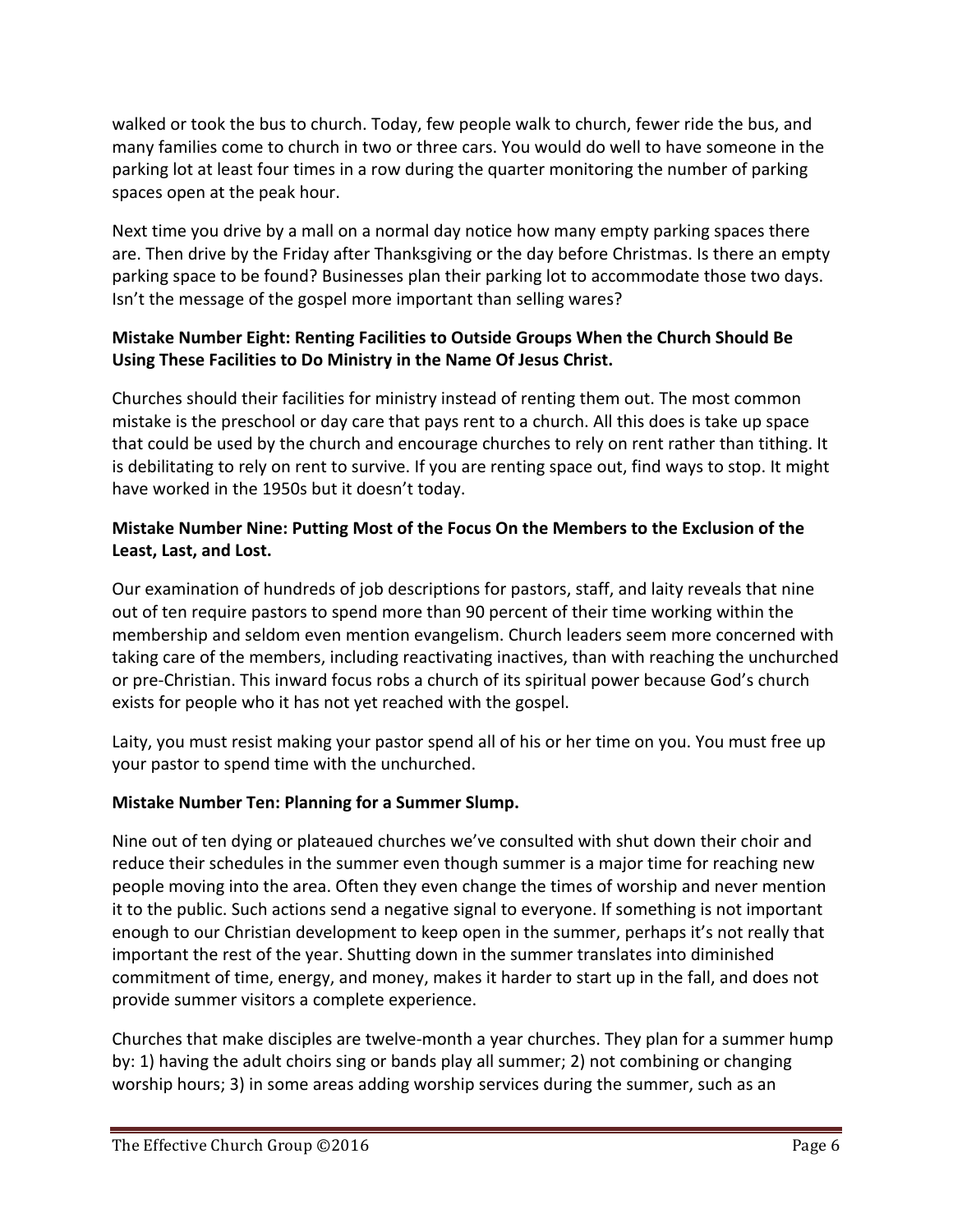outdoor service; 4) extending Vacation Bible School to different locations throughout the summer and; 5) providing summer camps and ministries for children and youth.

#### **Mistake Number Eleven: Failure to Appreciate the 80% Rule of Space.**

Anytime anything is more than 80% full, growth becomes more difficult. In the West 70% is a better figure since people are used to more space. In the Northeast 85% works. It takes 24 inches per person for worship and most architects use 18 inches in determining seating capacity; it takes 35 sq. ft. per child for first grade and under, and 20 sq. ft. per person over the first grade. Keep detailed records on every area of the life of the church and look for ways to increase the capacity before reaching the 80% mark. The primary areas to track are worship, parking, Sunday school, nursery, and hallways.

#### **Mistake Number Twelve: Failure to Start an Indigenous Service.**

Indigenous means that the gospel is shared in the language, culture, and technology of the people you are trying to reach. It is rare to see a vital, growing church with only one worship service. Just adding a service usually results in an increase of 20 percent or more participants. Making this service indigenous to the area often results in this service being the largest service within three to five years. If the same time, energy, and money are spent on the indigenous service as are spent on the original service, it is usually the largest service within three years.

If you have only one service or if the largest service is over 80 percent full, or if all of your present services are traditional, begin a new indigenous service on Sunday morning between the hours of 9:30 and 10:30 (it will not hurt Sunday School).

Our experience has taught us that starting a contemporary service at a peak hour is one of the fastest ways to grow a church.

For Information on how to start an indigenous service see *How To Start a New Service* in the Church Growth Toolkit. If you're ready to join the community of members who have already taken advantage of our Church Growth Toolkit, you can join here: http://bit.ly/GrowthTools.

#### **Mistake Number Thirteen: Failure to Provide Enough Staff.**

A primary reason churches fail to grow beyond 100 to 150 in worship is because 100 people is all one person can adequately network, equip, and mentor/midwife into ministry. In traditional churches the rule of thumb is one program/pastoral staff person for every 100 people in worship. In non-traditional churches that rely heavily on lay pastors the number of people per program/pastoral staff is much higher.

Hire people who can stay seven or more years and will focus on equipping laity rather than doing ministry.

For more information see our book *Unfreezing Moves* that is included in the Church Growth Toolkit. If you're ready to join the community of members who have already taken advantage of our Church Growth Toolkit, you can join here: http://bit.ly/GrowthTools.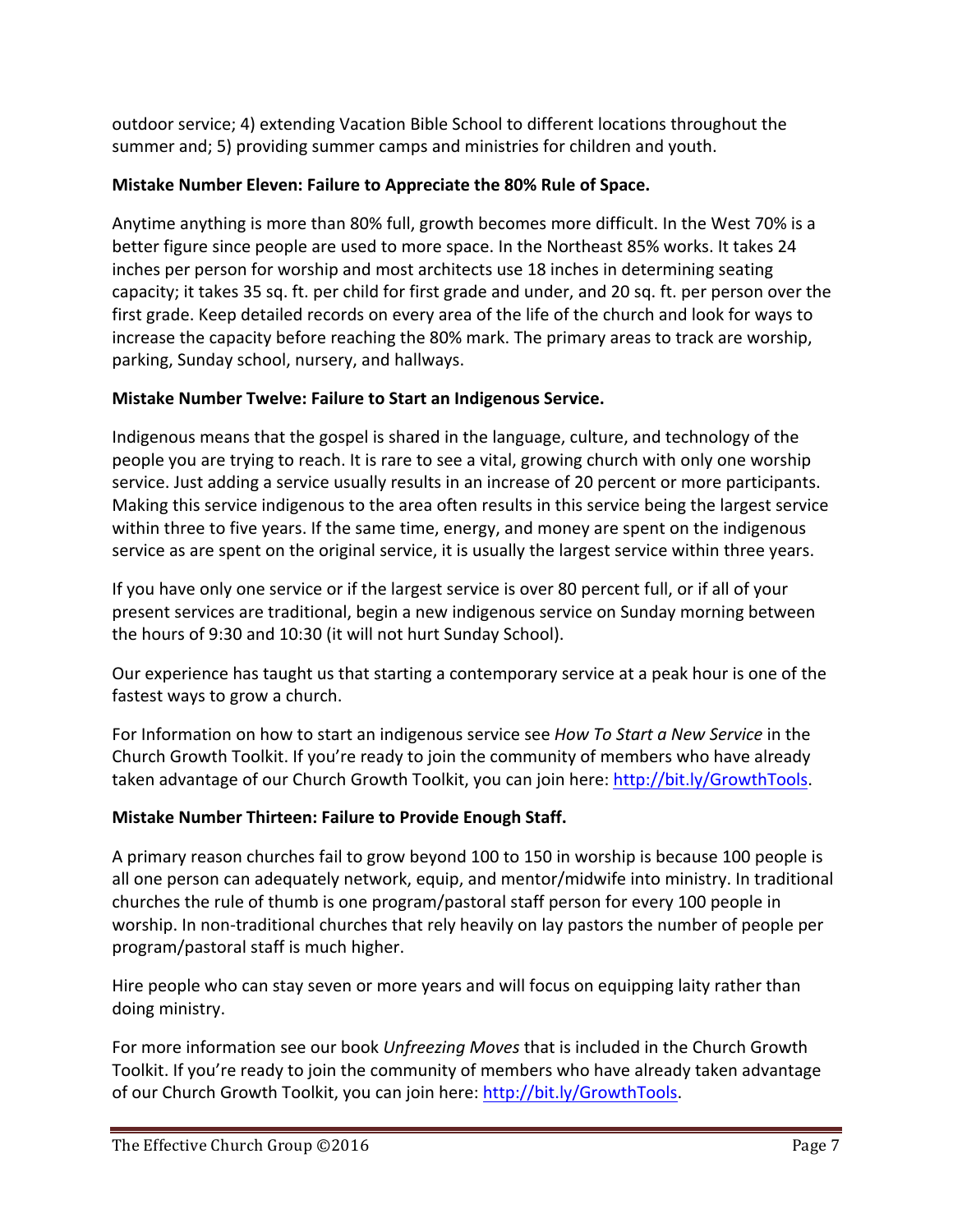#### **Mistake Number Fourteen: Scheduling the Contemporary Service Too Early in the Morning.**

It's not uncommon for ineffective churches to place a new contemporary service at 8:00 or 8:30 in the morning because they either don't want it to work or they are incompetent. No one in their right mind would think you could reach unchurched young adults that early in the morning. The best time for this service is opposite Sunday school because young adults typically don't go to Sunday School. Young adults will go to small groups that meet in homes during the week. 

A cousin to this mistake is thinking that adding a second service or a radically different service will divide the church and no one will know everyone anymore. Well, let's be honest – unless you have a worship service under 35 people, no one knows *everyone* anyway. Sure, the recognize one another, but they know precious little about them. Also, this thinking shows how little the person knows about the early church that met all over the city and was considered one church. The issue isn't "Does everyone know everyone?" but does "Everyone in our city know Jesus Christ?"

#### **Mistake Number Fifteen: Believing that Putting People On Committees Is the Way to Make Disciples.**

One lady came up to us after a seminar and said, "If we eliminate most of our committees how will we know who is faithful and who isn't." Sadly to say, she was serious. We have never met a person who was converted during a committee meeting. Nor have we ever met a person who grew in their faith as a result of serving on a committee. Instead put your visitors and uncommitted to work in a ministry where they see the good being done and God at work.

We believe this is one of the main reasons Western Protestantism has developed so few spiritual giants over the past century. People just don't grow in committees.

#### **Mistake Number Sixteen: Building a Family Life Center with Nothing in Mind Other Than a Place Large Enough to Eat or Because the church down the street Did It.**

The average Family Life Center remains vacant all week long and is a serious breach of good stewardship of money. Don't build one unless you have a plan on how to leverage its use for reaching your community.

#### **Mistake Number Seventeen: Allowing People to Give to the Foundation and/or Earmarking the Money Only for Building Maintenance.**

Churches are actually being closed that have hundreds of thousands of dollars in their Foundation but they don't think they can touch it for anything other than building maintenance. If you are going to have a Foundation make sure people can give to a variety of things with a part of every gift going to actual ministry needs. And remember, any trust can be broken by acclaim of the decision making body (board, vestry, session, council, etc.).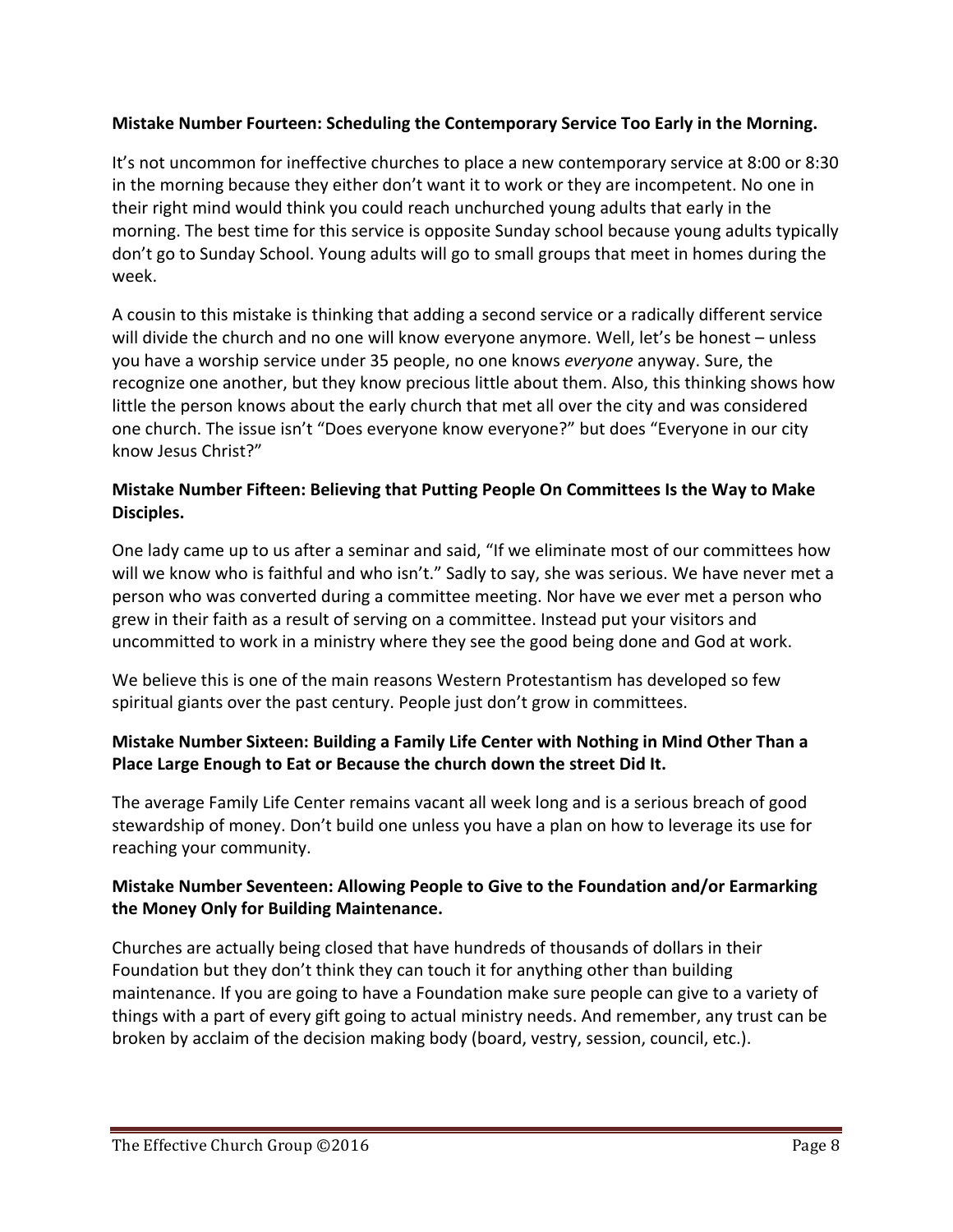#### **Mistake Number Eighteen: Not understanding that Everything Must Have Prayer as its Foundation.**

Somewhere over the past decade many churches adopted adopted a purely corporate like understanding of how to do ministry. So instead of praying something into being they vote on it. Seldom do these churches have a period of prayer where they try to discern God's will for the issue. They somehow have come to believe that pronouncing a perfunctory prayer at the opening and closing is enough. So when a final action is finally taken on some motion, whatever is attempted seldom works. Without God being a part of the mission the mission is usually ineffective.

Everything you do should be bathed in prayer if you want God to be a part of it.